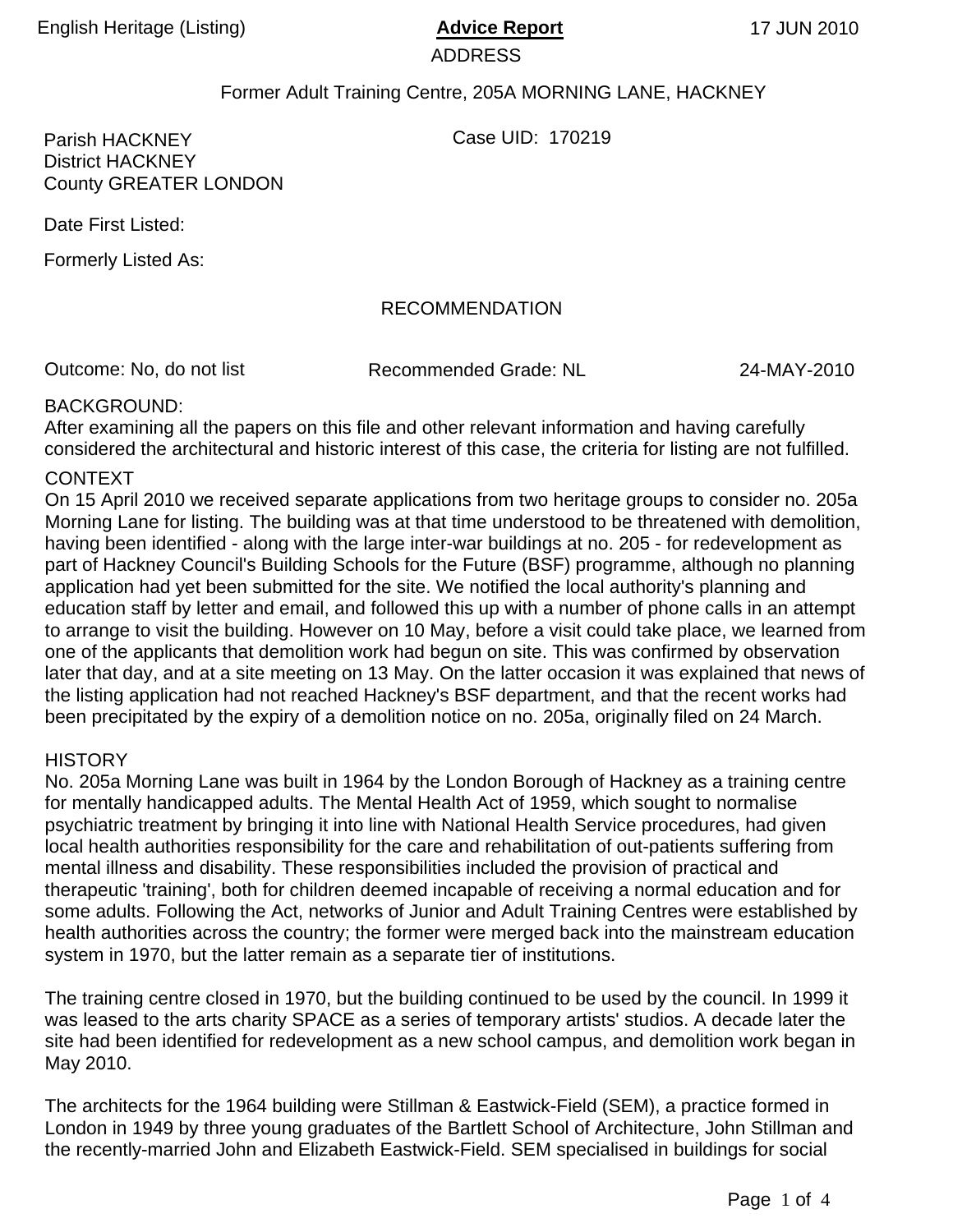housing, education and health, contracts of a kind that proliferated during the years of post-war reconstruction and the creation of the welfare state. Much of the firm's output displays a restrained 'New Brutalist' manner with robust detailing in brick and exposed concrete. Surviving works include a number of blocks of flats (e.g. Lister House on Vallance Road in Tower Hamlets, 1956; Hide Tower on Regency Street in Westminster, 1959-61), schools (the West of England School for the Partially Sighted in Exeter, 1966; Stoke Newington School in Hackney, 1967-70), university buildings (Keele University Students' Union, 1966; Trevelyan College at Durham, 1968) and hospitals (Marborough Children's Convalescent Hospital, 1958; Princess Marina Psychiatric Hospital at Northampton, 1977). John and Elizabeth Eastwick-Field both died in 2003.

### **DESCRIPTION**

As built in 1964, the training centre comprised two main buildings: a three-storey block at the corner of Morning Lane and Flanders Way, and behind it a single-storey workshop block, the two joined by a short link corridor. By the time of the recent site visit on 13 May, the workshop and link had largely been demolished, as had part of the second floor of the front block. The following text describes the structure as it was prior to the demolition work, making reference where appropriate to its condition as observed during the site visit.

The front block has a structural frame of reinforced concrete, the board-marked floor slabs and beam ends exposed externally. The fully glazed west elevation to Morning Lane elevation is of five bays' width, with a cantilevered concrete canopy above the off-centre main entrance; on the south side is a glazed projecting stair-tower, and to the north an external fire-escape stair in solid concrete. The glazing is in rectangular panels set horizontally within a metal grid, the lower panels being opaque and coloured bright yellow. On the ground floor and to the rear the infill is mainly in red brick. A brick perimeter wall encloses a small triangular area around the fire escape stair, and a service yard to the east is bounded by low barrel-shaped brick curbs.

The configuration of the internal spaces follows that of the concrete frame. The ground-floor interior comprises a series of classrooms with toilets and other ancillary spaces opening off a broad central corridor; the internal walls are of red brick, the floor of red quarry tiles and the exposed metalwork of doors and window frames painted bright yellow. The main staircase with its solid board-marked concrete balustrades and soffits and tiled treads gives access to the two upper floors, each comprising a large glass-fronted workshop space at the front with smaller workshops and toilet blocks behind the main spine beam to the rear. By 13 May, the north-eastern corner of the second floor had been largely reduced to rubble, with the roof and the rear and side walls broken up as far back as the spine beam.

As built, the rear block comprised a single-storey workshop space with concrete-framed brick walls and a glazed roof of saw-tooth profile, the end bay being divided off by a glazed partition. By the time of the site visit around three-quarters of this structure had been demolished, including the link corridor connecting it to the front block; only the end bay and parts of the side walls remained.

# **CONSULTATION** Consultation was carried out with the applicants and the local authority. No substantive representations were received. ASSESSMENT:

### ASSESSMENT

As the Government's Principles of Selection for Listing Buildings (2010) makes clear, age and rarity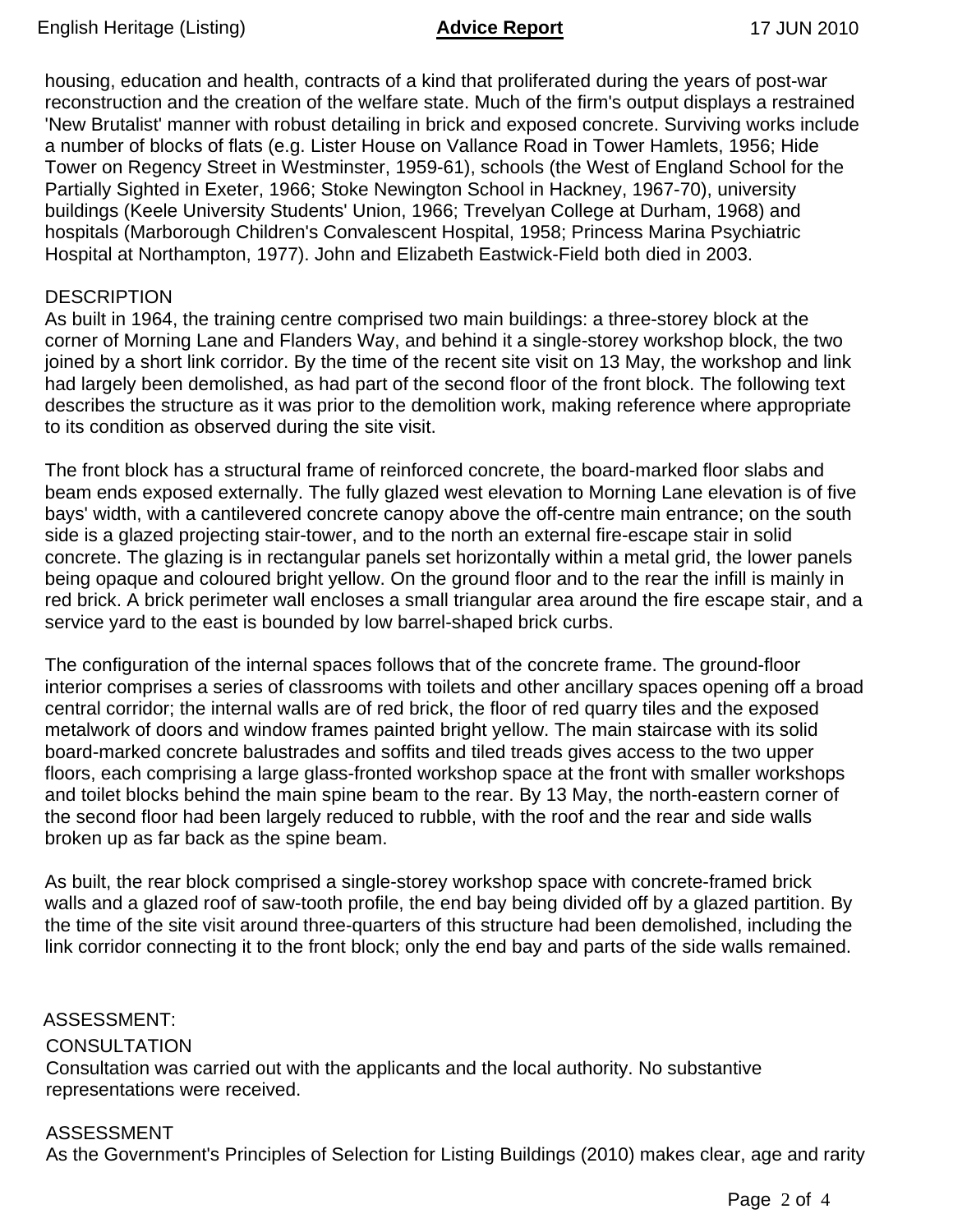are among the most important criteria in statutory designation; key watersheds are 1840 and 1945, with post-WWII buildings requiring 'particularly careful selection' in view of their comparative youth and the very large numbers that survive. The threshold for a building of the early 1960s is thus set relatively high in terms of other key criteria such as historic interest, architectural merit and, crucially, degree of intactness.

As a purpose-built adult training centre, no. 205a belongs to an unusual class of structures, sharing features both with specialist educational buildings such as manual instruction centres and special schools, and with welfare buildings such as health centres and psychiatric institutions. As such, and as an early response to the important 1959 reforms in mental health provision, it is of some historic importance. This alone is not sufficient for special interest, however. A comparable building, the Bridge School in Islington (a former Junior Training Centre by the architect London County Council architect F O Brown which opened in 1966), was turned down for listing in 2008: despite its relative intactness and a degree of architectural quality, it was not felt to be of sufficient interest to merit designation.

Likewise, the association with SEM, although it adds somewhat to the interest of the building, does not in itself greatly strengthen the case for listing. The range and quality of SEM's work in the 1960s and 70s is now increasingly acknowledged. However, the firm's dedication to relatively unglamorous public-sector projects has prevented it from achieving the reputation (or the influence) of more high-profile contemporary practices, and none of its other buildings has yet been listed. Nor, compared with far more ambitious projects such as Trevelyan College or the West of England School, can the present building be described as anything other than a minor work.

Nevertheless, and even in its present damaged state, it is clear that no. 205a was once a building of architectural merit. The unfussy integrity of the design, structurally and functionally honest without boasting about the fact, is manifest in the strong but subtle detailing of the front block and in its nicely-balanced formal relationship with the workshop behind. It shows the emerging Brutalist aesthetic used with a discipline and dignity reminiscent of contemporary work by architects such as James Stirling - see, for example, the latter's 1958 housing project at Ham Common near Richmond-upon-Thames. The careful choice of materials enhances the effect, the starkness of the exposed concrete softened by board-marking and the use of warm red brickwork, and enlivened by the vivid yellow of the well-proportioned infill panels. The interior palette matches that of the exterior, save that the warm red now predominates thanks to the use of quarry-tiled flooring, giving the internal spaces a reassuring and hospitable ambience that offsets the building's industrial character while reinforcing its therapeutic purpose.

The recent damage to the building cannot be ignored, however, and it is this above all else that undermines the case for designation. By the time of the 13 May site meeting, demolition work had already destroyed all but a fragment of the rear workshop and part of the front block, severely compromising both the functional and the aesthetic integrity of the complex. It is now no longer possible to read this pair of structures as the expression of their intended purpose - an important consideration given the contemporary stress on functionalism - and the balance of proportions between the two has likewise been lost. While a degree of attrition might be expected in the case of a much older building, for one belonging to the last half-century the intactness of the main fabric would nearly always be a pre-requisite for listing. In the case of no. 205a, whatever the merits of the original design, what now survives is altogether too fragmentary to be of special interest.

### **CONCLUSION**

No. 205a has lost much of the interest it once possessed, and does not now merit designation.